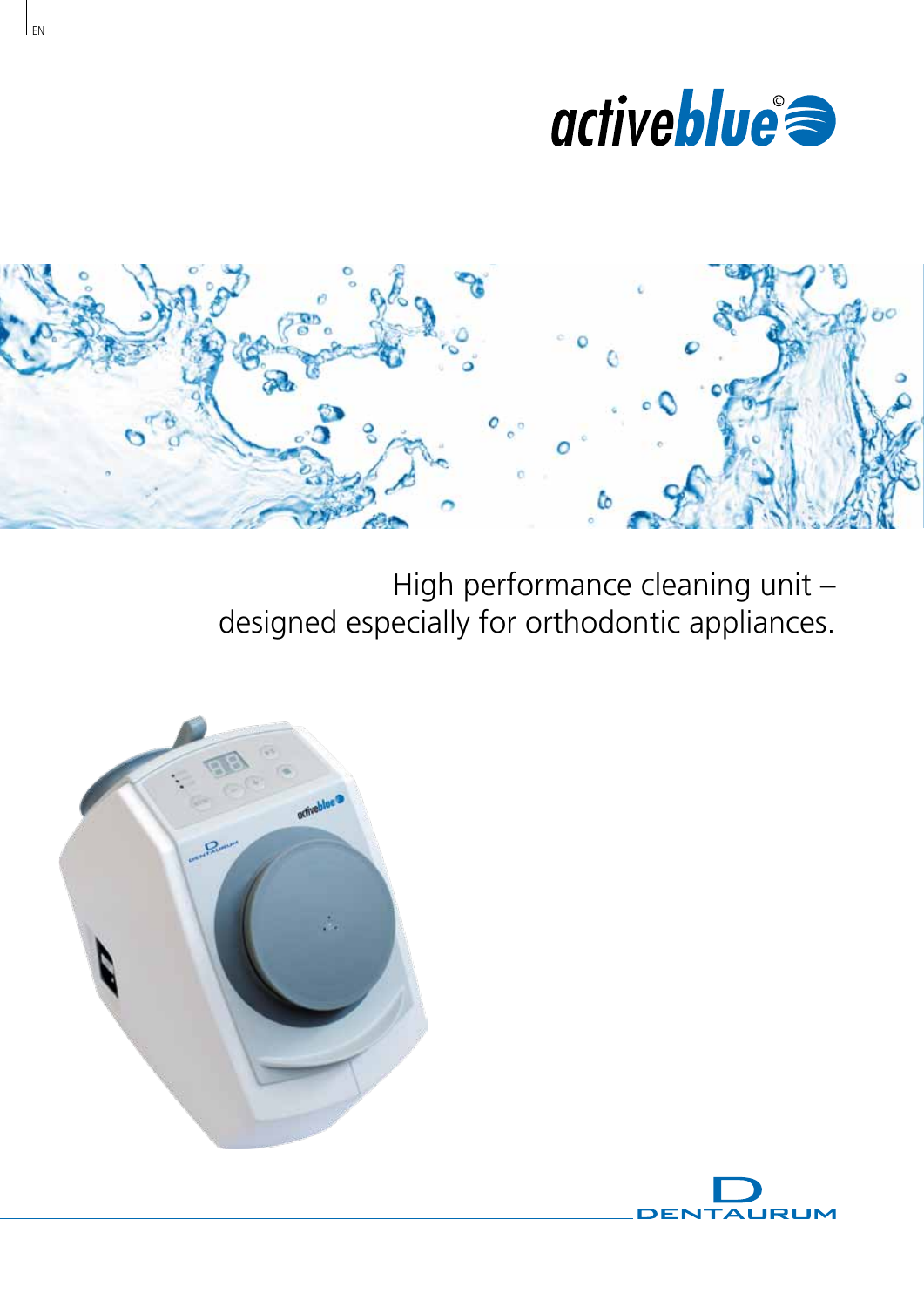Gentle cleaning – quickly and effectively.



## **Special cleaner for use with activeblue©**

**activefluid©** cleaning fluid is a special cleaner, which has been developed for cleaning orthodontic appliances in the high performance **activeblue©** cleaning unit. Even stubborn accretion, plaque and calculus are removed easily and gently. Since the fluid is especially designed for orthodontic appliances, corrosion and other detrimental effects can be excluded on sensitive expansion screws and wire elements.

activeblue<sup>®</sup> is a compact, high performance cleaning unit for all types of removable orthodontic appliances. Its function is based on mechanical cleaning using magnetizable needles that rotate in a cleaning fluid.

No guarantee will be honored for orthodontic appliances, if cleaners other than **activeblue©** cleaning liquid are used!

- **especially developed for sensitive orthodontic appliances**
- **gently and reliably removes even stubborn accretion**
- **harmless for the patient**
- for use with the activeblue<sup>®</sup> high **performance cleaning unit**





Chemical and physical property: Acid cleaning fluid,  $pH = 2.0$ 

- **excellent service provision for your patients**
- **perfectly cleaned removable orthodontic appliances**
- **easy, quick, hygienic**
- compact size, fits anywhere

## active fluid

Quick and effective cleaning of "braces" to remove stubborn plaque and calculus is achieved when used in combination with **activefluid**<sup>®</sup> cleaning fluid, which has been especially developed for orthodontic appliances. Cleaning is particularly effective in areas where normal mechanical cleaning (with a toothbrush) is not possible.

# activeblue

### **High performance cleaning unit REF 098-000-00**

Used for gentle removal of accretion on removable orthodontic appliances.

## **Contents:**

- 1 x **activeblue©** high performance cleaning unit
- 1 x **activefluid©** cleaning fluid, 400 ml
- 1 x cleaning cup, white
- 1 x cleaning pins, 75 g
- 1 x tweezers
- 1 x holdering magnet 1 x power cable 230 V

## **Technical data:**

Power voltage: 1100-240 V at 50/60 Hz Power input: 90 VA Electric fuse: T 1,6AL / 250 V Rotation speed: 1200 / 1600 / 2000 min-1 Dimensions [B x H x T]: 150 x 240 x 280 mm Unit net weight: netto 3 kg Noise level: < 70 dB (A)

**Cleaning fluid REF 150-020-00 activefluid©** cleaning fluid is available as an accessory for the **activeblue©** unit.

**Contents:** 1 x 1000 ml **activefluid©** cleaning fluid